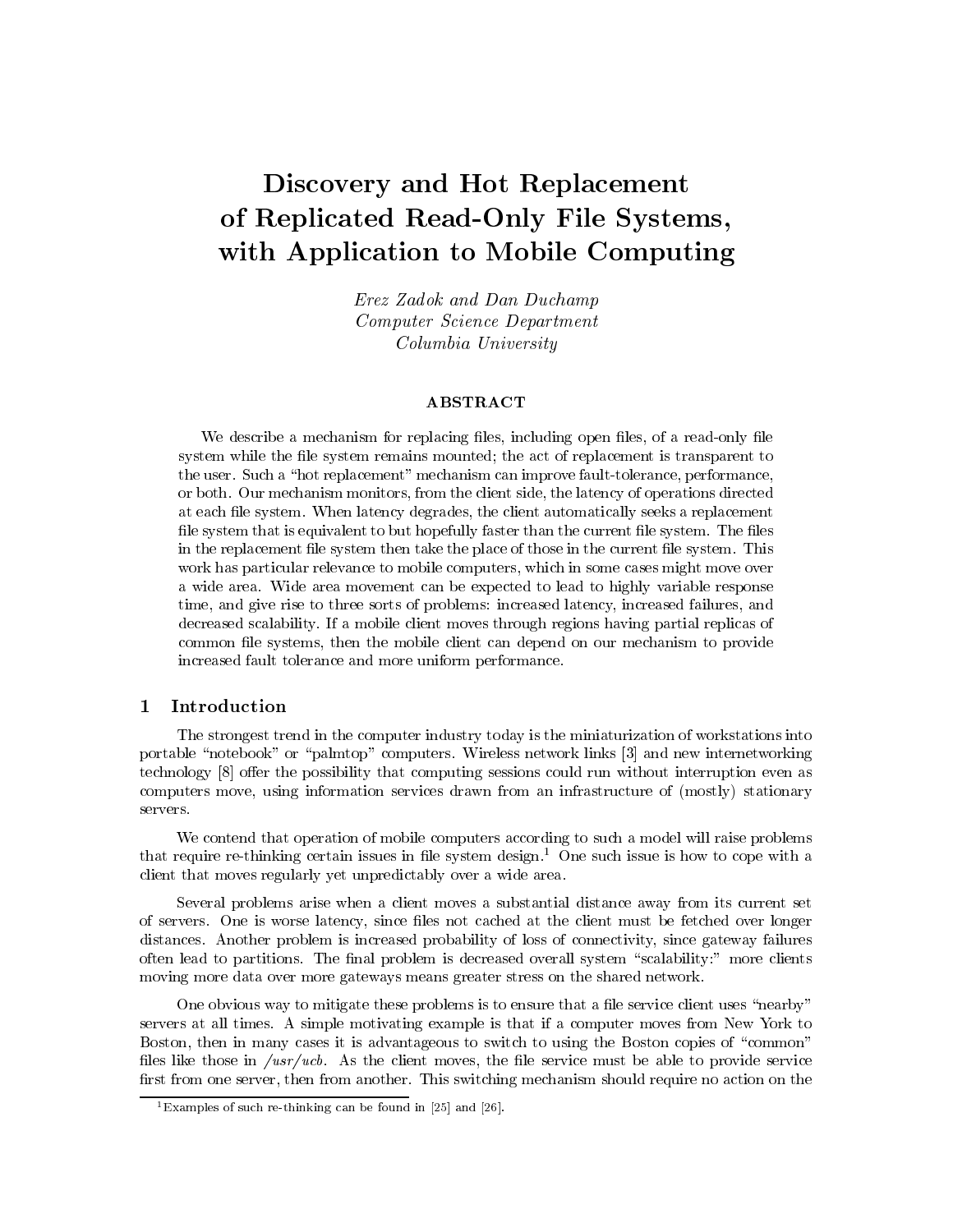part of administrators (since presumably too many clients will move too often and too quickly for administrators to track conveniently) and should be invisible to users, so that users need not become system administrators.

We have designed and implemented just such a file system  $-$  it adaptively discovers and mounts a "better" copy of a read-only file system which is fully or partially replicated. We define a better replica to be one providing better latency. Running our file service gives a mobile client some recourse to the disadvantages mentioned above. Our mechanism monitors file service latencies and, when response becomes inadequate, performs a dynamic attribute-guided search for a suitable replacement le system.

Many useful "system" file systems  $-$  and almost all file systems that one would expect to be replicated over a wide area — are typically exported read-only. Examples include common executables, manual pages, fonts, include files, etc. Indeed, read-only areas of the file space are growing fast, as programs increase the amount of conguration information, images, and on-line help facilities.

Although our work is motivated by the perceived needs of mobile computers that might roam over a wide area and/or frequently cross between public and private networks, our work can be useful in any environment characterized by highly variable response time and/or high failure rates.

Note that for a client to continue use of a file system as it moves, there must be underlying network support that permits the movement of a computer from one network to another without interruption of its sessions. Several such schemes have been developed [8, 7, 28, 29].

The remainder of this paper is organized as follows. In order to make a self-contained presentation, Section 2 provides brief explanations of other systems that we use in constructing ours. Section 3 outlines our design and Section 4 evaluates the work. Lastly, we mention related work in Section 5 and summarize in Section 6.

#### $\overline{2}$ **Background**

Our work is implemented in and on SunOS 4.1.2. We have changed the kernel's client-side NFS implementation, and outside the operating system we have made use of the Amd automounter and the RLP resource location protocol. Each is explained briefly below.

Particulars about the NFS protocol and implementation are widely known and published [20, 12, 9, 19]. For the purpose of our presentation, the only uncommon facts that need to be known are:

- Translation of a le path name to a vnode is done mostly within a single procedure, called au lookuppn(), that is responsible for detecting and expanding symbolic links and for detecting and crossing mount points.
- The name of the procedure in which an NFS client makes RPCs to a server is rfscall().

We have made substantial alterations to  $au\_lookup()$ , and slight alterations to  $rfscal()$ . nfs\_mount(), nfs\_unmount() and copen().<sup>2</sup> We added two new system calls: one for controlling and querying the added structures in the kernel, and the other for debugging. Finally, we added fields to three major kernel data structures: vnode and vfs structures and the open file table.

### 2.2

We use the RLP resource location protocol [1] when seeking a replacement file system. RLP is a general-purpose protocol that allows a site to send broadcast or unicast request messages asking either of two questions:

 $^{2}$ Copen() is the common code for open() and create().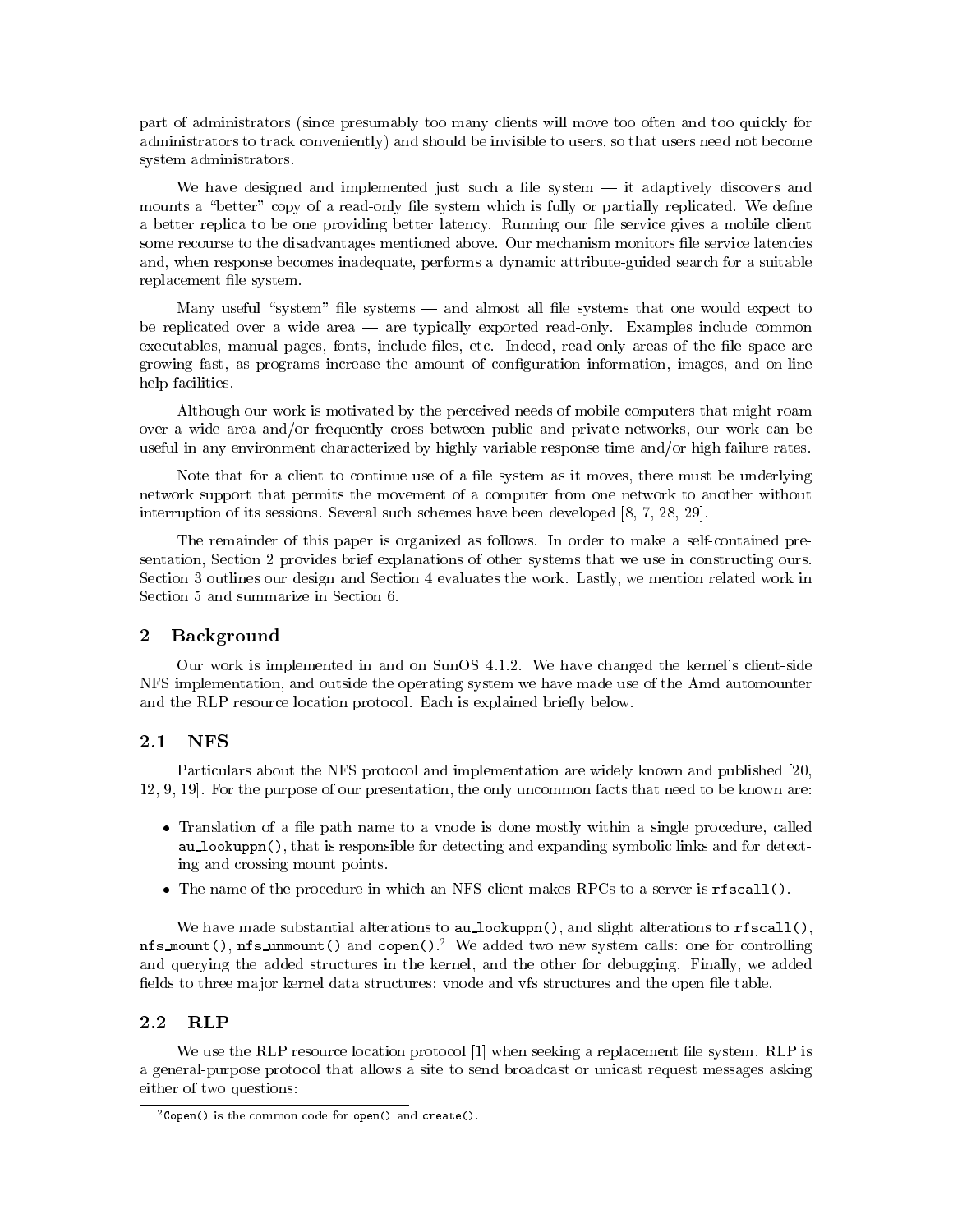- 1. Do you (recipient site) provide this service?
- 2. Do you (recipient site) know of any site that provides this service?

A service is named by the combination of its transport service (e.g., TCP), its well-known port number as listed in /etc/services, and an arbitrary string that has meaning to the service. Since we search for an NFS-mountable file system, our RLP request messages contain information such as the NFS transport protocol (UDP [16]), port number (2049) and service-specic information such as the name of the root of the file system.

#### 2.3 Amd

Amd [15] is a widely-used automounter daemon. Its most common use is to demand-mount file systems and later unmount them after a period of disuse; however, Amd has many other capabilities.

Amd operates by mimicking an NFS server. An Amd process is identied to the kernel as the "NFS server" for a particular mount point. The only NFS calls for which Amd provides an implementation are those that perform name binding: lookup, readdir, and readlink. Since a file must have its name resolved before it can be used, Amd is assured of receiving control during the first use of any file below an Amd mount point. Amd checks whether the file system mapped to that mount point is currently mounted; if not, Amd mounts it, makes a symbolic link to the mount point, and returns to the kernel. If the file system is already mounted, Amd returns immediately.

An example, taken from our environment, of Amd's operation is the following. Suppose  $/u$ is designated as the directory in which all user file systems live; Amd services this directory. At startup time, Amd is instructed that the mount point is  $/n$ . If any of the three name binding operations mentioned above occurs for any le below /u, then Amd isinvoked. Amd consults its maps, which indicate that  $/u$  foo is available on server bar. This file system is then mounted locally at /n/bar/u/foo and /u/foo is made a symbolic link to /n/bar/u/foo. (Placing the server name in the name of the mount point is purely a configuration decision, and is not essential.)

Our work is not dependent on Amd; we use it for convenience. Amd typically controls the (un)mounting of all le systems on the client machines on which it runs, and there is no advantage to our work in circumventing it and performing our own (un)mounts.

### 2.3.1 How Our Work Goes Beyond Amd

Amd does not already possess the capabilities we need, nor is our work a simple extension to Amd. Our work adds at least three major capabilities:

- 1. Amd keeps a description of where to find to-be-mounted file systems in "mount-maps." These maps are written by administrators and are static in the sense that Amd has no ability for automated, adaptive, unplanned discovery and selection of a replacement file system.
- 2. Because it is only a user-level automount daemon, Amd has limited means to monitor the response of rfscall() or any other kernel routine. Many systems provide a tool, like nfsstat, that returns timing information gathered by the kernel. However, nfsstat is inadequate because it is not as accurate as our measurements, and provides weighted average response time rather than measured response time. Our method additionally is less sensitive to outliers measures both short-term and long-term performance.
- 3. Our mechanism provides for transparently switching *open* files from one file system to its replacement.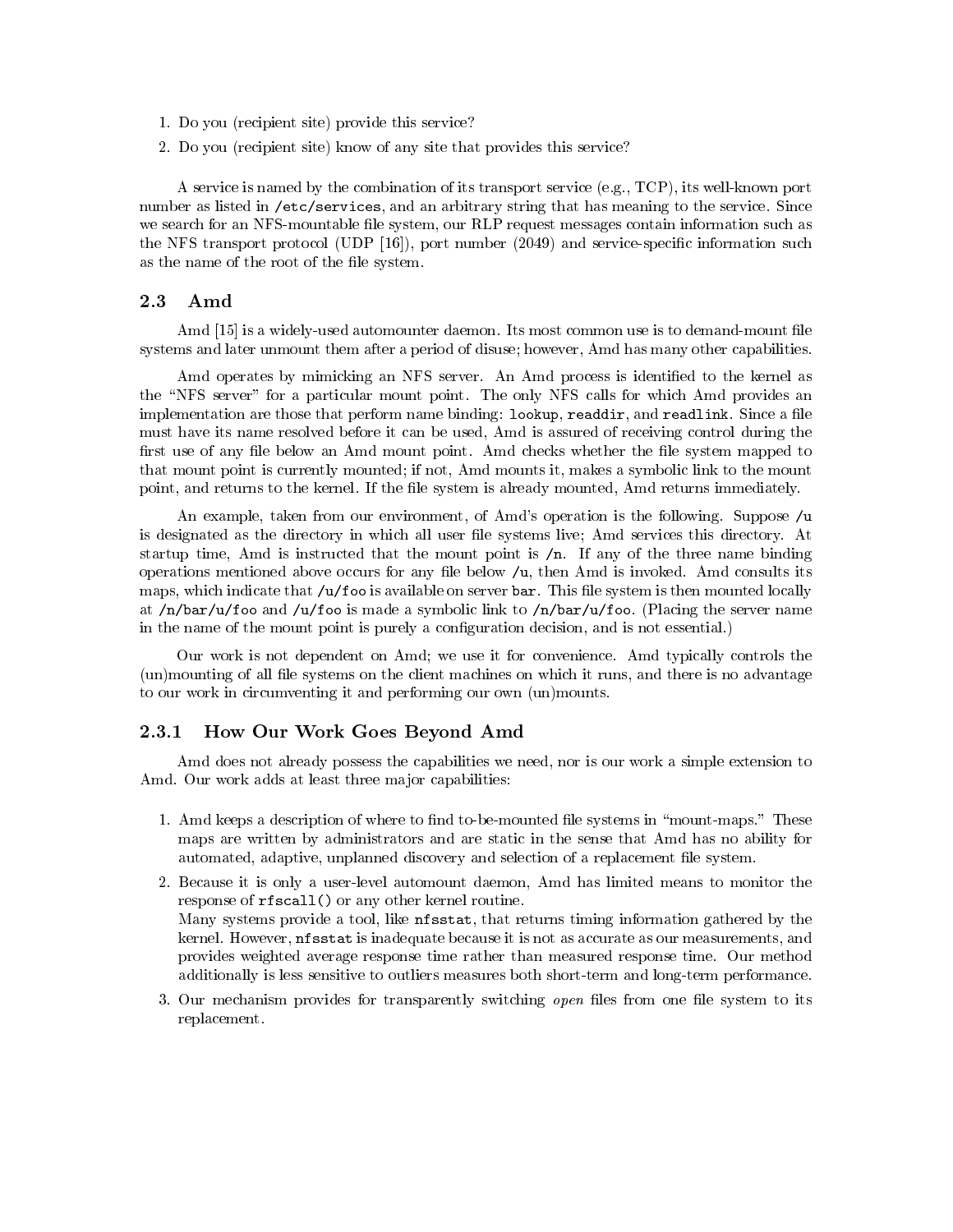## 3 Design

The key issues we see in this work are:

- 1. Is a switching mechanism really needed? Why not use the same file systems no matter where you are?
- 2. When and how to switch from one replica to another.
- 3. How to ensure that the new file system is an acceptable replacement for the old one.
- 4. How to ensure consistency if updates are applied across different replicas.
- 5. Fault tolerance: how to protect a client from server unavailability.
- 6. Security: NFS is designed for a local \workgroup" environment in which the space of user IDs is centrally controlled.

These issues are addressed below.

#### $3.1$ Demonstrating the Need

We contend that adaptive client-server matchups are desirable because running file system operations over many network hops is bad for performance in three ways: increased latency, increased failures, and decreased scalability. It is hard to ascertain exact failure rates and load on shared resources without undertaking a full-scale network study; however, we were able to gather some key data to support our claim. We performed a simple study to measure how latency increases with distance.

First, we used the *traceroute* program<sup>-</sup> to gather  $<$ *nop-count, latency>* data points measured between a host at Columbia and several other hosts around the campus, city, region, and continent. Latencies were measured by a Columbia host, which is a Sun-4/75 equipped with a microsecond resolution clock. The cost of entering the kernel and reading the clock is negligible, and so the measurements are accurate to a small fraction of a millisecond.

Next, we mounted NFS file systems that are exported Internet-wide by certain hosts. We measured the time needed to copy 1MB from these hosts using a 1KB block size. A typical result is plotted in Figure 1. Latency jumps by almost two orders of magnitude at the tenth hop, which represents the first host outside Columbia.



Figure 1: NFS Read Latency vs. Network Hop Count

<sup>3</sup>Written by Van Jacobson and widely available by anonymous ftp.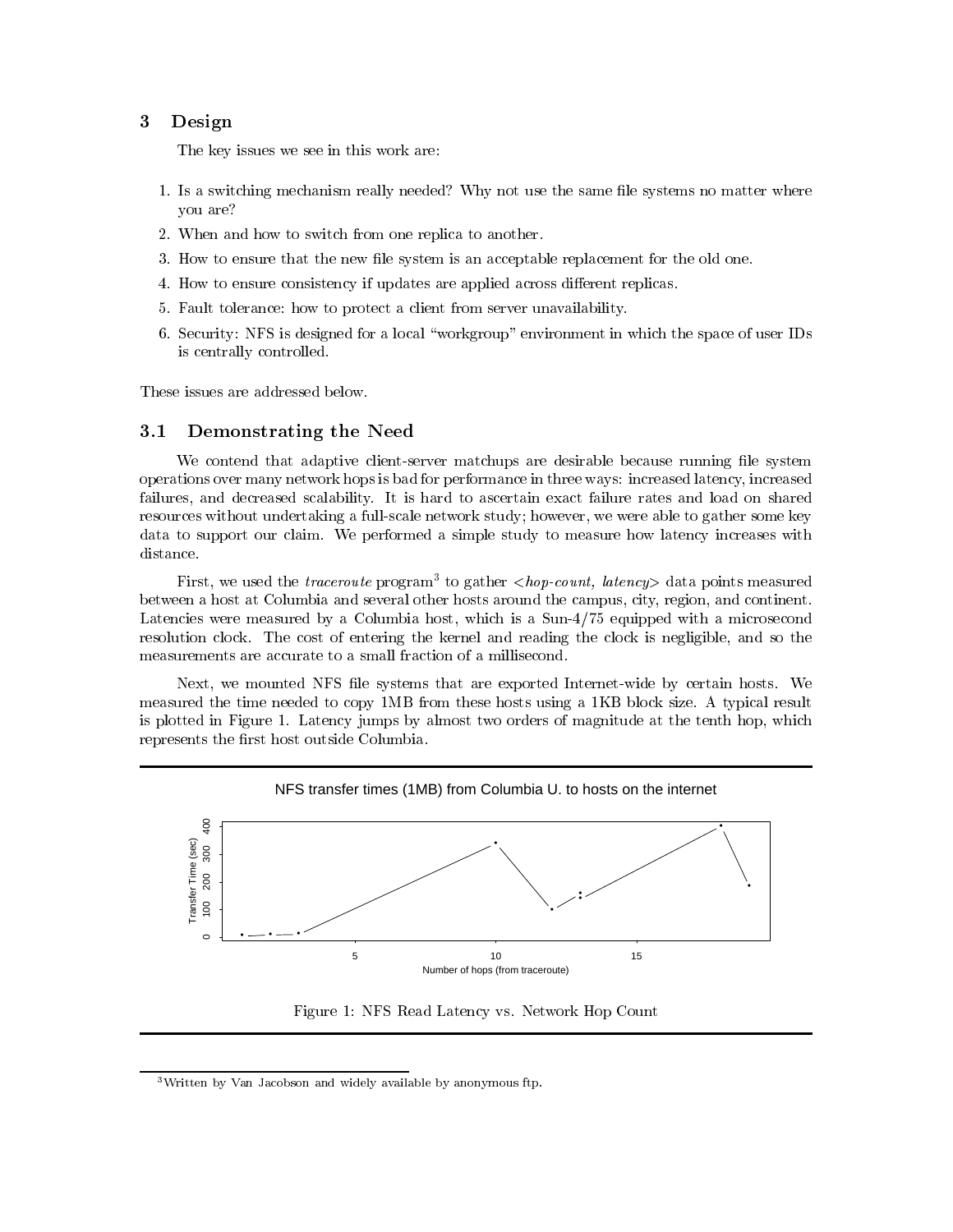### 3.2 When to Switch

We have modified the kernel so that rfscall () measures the latency of every NFS lookup and maintains a per-lesystem data structure storing a number of recently measured latencies.

We chose to time the lookup operation rather than any other operation or mixture of operations for two reasons. The first is that lookup is the most frequently invoked NFS operation. We felt other calls would not generate enough data points to accurately characterize latency. The second reason is that lookup exhibits the least performance variability of the common NFS operations. Limiting variability of measured server latencies is important in our work, since we want to distinguish transient changes in server performance from long-term changes.

(At the outset of our work, we measured variances in the latency of the most common NFS operations and discovered huge swings, shown in Figure 2, even in an extended LAN environment that has been engineered to be uniform and not to have obvious bottlenecks. The measured standard deviations were 1027 msec for all NFS operations, 2547 msec for read, and 596 msec for lookup.)



Figure 2: Variability and Latency of NFS operations

After addition of each newly measured lookup operation, the median latency is computed over the last 30 and 300 calls. We compute medians because medians are relatively insensitive to outliers. We take a data point no more than once per second, so during busy times these sampling intervals correspond to 30 seconds and 5 minutes, respectively. This policy provides insurance against anomalies like ping-pong switching between a pair of file systems: a file system can be replaced no more frequently than every 5 minutes.

The signal to switch is when, at any moment, the short-term median latency exceeds the longterm median latency by a factor of 2. Looking for a factor of two difference between short-term and long-term medians is our attempt to detect a change in performance which is substantial and "sudden," yet not transient. The length of the short-term and long-term medians as well as the ratio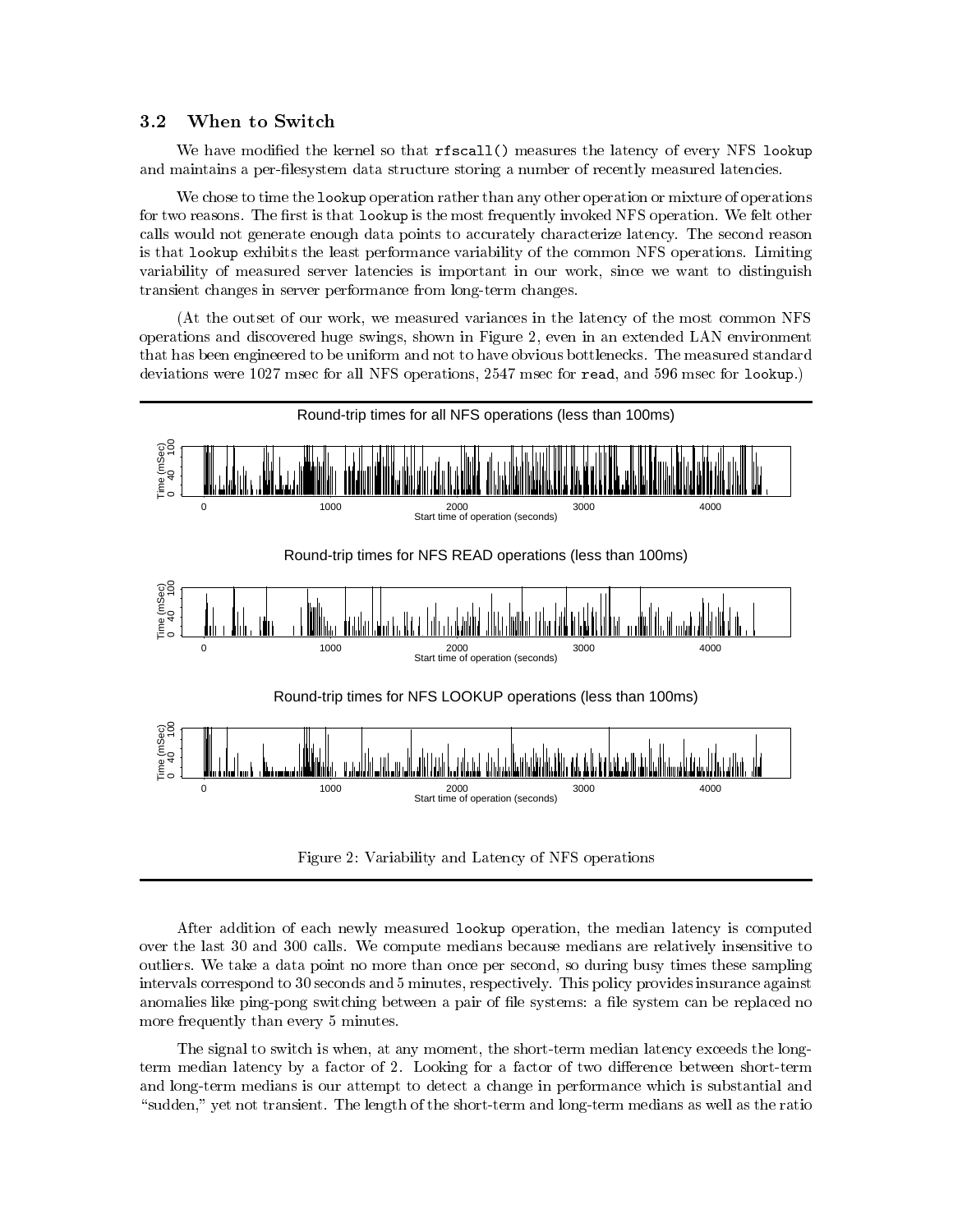used to signal a switch are heuristics chosen after experimentation in our environment. All these parameters can be changed from user level through a debugging system call that we have added.

### 3.3 Locating a Replacement

When a switch is triggered, rfscall() starts a non-blocking RPC out to our user-level process that performs replacement,  $nfsmgrd.4$  The call names the guilty file server, the root of the file system being sought, the kernel architecture, and any mount options affecting the file system. *Nfsmqrd* uses these pieces of information to compose and broadcast an RLP request. The file system name keys the search, while the server name is a filter: the search must not return the same file server that is already in use.

The RLP message is received by the *nfsmgrd* at other sites on the same broadcast subnet. To formulate a proper response, an *nfsmgrd* must have a view of mountable file systems stored at its site and also mounted file systems that it is using — either type could be what is being searched for. Both pieces of information are trivially accessible through /etc/fstab, /etc/exports, and /etc/mtab.

The *nfsmgrd* at the site that originated the search uses the first response it gets; we suppose that the speed with which a server responds to the RLP request gives a hint about its future performance. (The Sun Automounter [2] makes the same assumption about replicated file servers.) If a read-only replacement file system is available, *nfsmqrd* instructs Amd to mount it and terminates the out-of-kernel RPC, telling the kernel the names of the replacement server and file system. The flow of control is depicted in Figure 3.



Figure 3: Flow of Control During a Switch

<sup>&</sup>lt;sup>4</sup> Non-blocking operation is provided by a special kernel implementation of Sun RPC.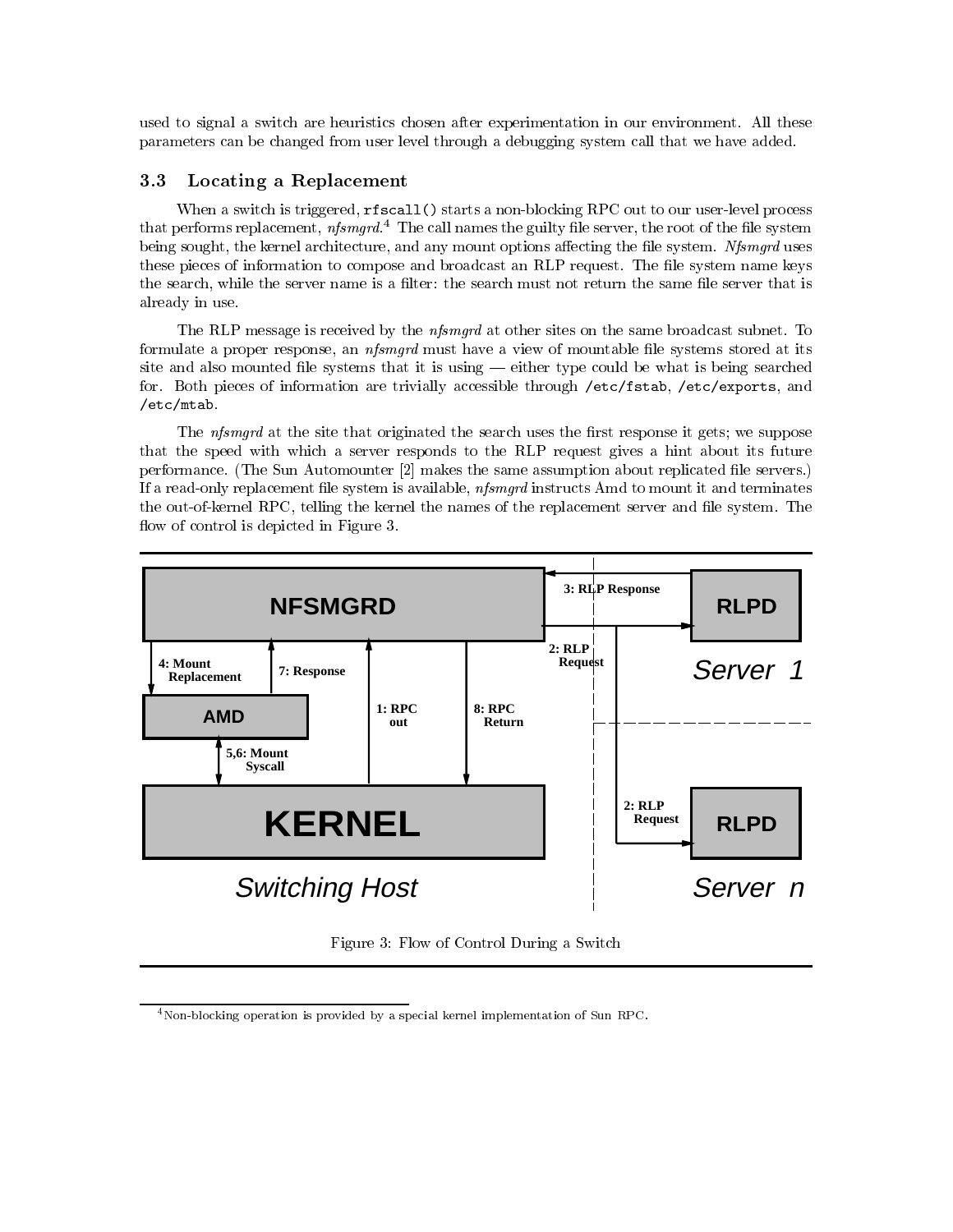### 3.4 Using the Replacement

Once a replacement file system has been located and mounted, all future attempts to open files on the replaced le system will be routed to the replacement whenever they can be. Also, in all cases for which it is possible, *open files* on the replaced file system will be switched to their equivalents on the replacement. We describe these two cases in Sections 3.4.2 and 3.4.3, respectively.

### 3.4.1 Relevant Changes to Kernel Data Structures

In order to accommodate file system replacement, we have added some fields to three important kernel data structures: struct vfs, which describes mounted le systems; struct vnode, which describes open files; and struct file, which describes file descriptors.

The fields added to struct vfs, excluding debugging fields, are:

- The eld vfs replaces is valid in the vfs structure of the replacement le system; it points to the vfs structure of the file system being replaced.
- The field  $\mathsf{vfs\_replaced\_by}$  is valid in the replaced file system's vfs struct; it points to the vfs structure of the replacement file system.

When a replacement file system is mounted, our altered version of  $\texttt{nf} s_{\texttt{amount}}(t)$  sets the replaced and replacement file systems pointing to each other.

- The mass is the signal flags is valid for any NFS  $\mu$  and  $\mu$  and  $\mu$  and  $\mu$  and  $\mu$  and  $\mu$ file system is managed by *nfsmgrd*; another indicates whether a file system switch is in progress.
- The eld vfs median info contains almost all of the pertinent information about the performance of the file system, including the 300 most recent  $\text{nfs\_lookup}()$  response times.
- The distribution of the Duplicate  $\frac{1}{n}$  is the Duplicate  $\frac{1}{n}$  and  $\frac{1}{n}$  is the contract of the distribution of  $\frac{1}{n}$ in the replacement file system have been compared to the corresponding file on the original file system mounted by Amd. Only equivalent files can be accessed on the replacement file system. The mechanism for making comparisons is described in Section 3.4.2.

The size of the DFT is fixed (but changeable) so that new entries inserted will automatically purge old ones. This is a simple method to maintain \freshness" of entries.

The DFT is a hash table whose entries contain a file pathname relative to the mount point, a pointer to the vfs structure of the replacement le system, and an extra pointer for threading the entries in insertion order. This data structure permits fast lookups keyed by pathname and quick purging of older entries.

The only field added to struct vnode is v\_last\_used, which contains the last time that rfscall () made a remote call on behalf of this vnode. This information is used in "hot replacement," as described in Section 3.4.3.

The only field added to struct file is f\_path, which contains the relative pathname from the mount point to the file for which the descriptor was opened. Different entries may have different pathnames for the same file if several hard links point to the file.

### 3.4.2 After Replacement: Handling New Opens

When Amd mounts a file system it makes a symlink from the desired location of the file system to the mount point. For example,  $/u$  foo would be a symlink pointing to the real mount point of  $/n/bar/u$  (roo; by our local convention, this would indicate that server bar exports /u/foo. Users and application programs know only the name /u/foo.

The information that bar exports a proper version of  $/u$  foo is placed in Amd's mount-maps by system administrators who presumably ensure that the file system  $bar: /u/f$ oo is a good version of whatever /u/foo should be. Therefore, we regard the information in the client's Amd mountmaps as authoritative, and consider any file system that the client might mount and place at  $/\mathfrak{u}/\mathfrak{f}$ oo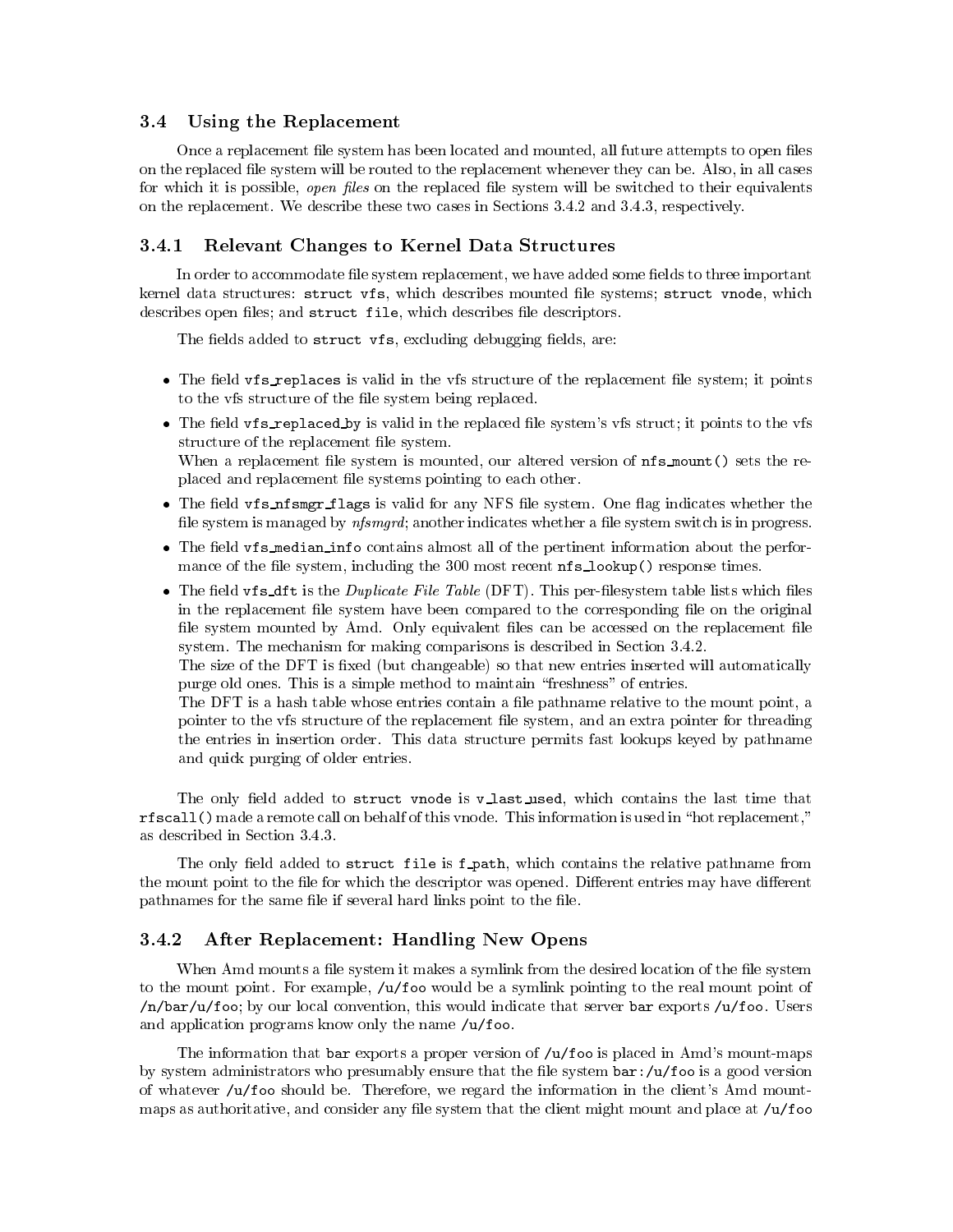as a correct and complete copy of the file system. We call this file system the master copy, and use it for comparison against the replacement le systems that our mechanism locates and mounts.

The new open algorithm is shown in Figure 4. After a replacement has been mounted, whenever name resolution must be performed for any file on the replaced file system, the file system's DFT is first searched for the relative pathname. If the DFT indicates that the replacement file system has an equivalent copy of the file, then that file is used.

```
open() {
```

```
examine vfs_replaced_by field to see if there is a replacement file system;
     if (no replacement file system) {
           continue name resolution;
           return;
     \mathcal{F}\overline{a} . The contract of the contract of the contract of the contract of the contract of the contract of the contract of the contract of the contract of the contract of the contract of the contract of the contract of th
     if (DFT entry doesn't exist) {
           create and begin DFT entry;
           call out to perform file comparison;
           finish DFT entry;
      }
     if (files equivalent) {
           get vfs of replacement from vfs_replaces field;
           continue name resolution on replacement file system;
     } else
            continue name resolution on master copy;
Y
}
```
Figure 4: New Open Algorithm

If the DFT contains an entry for the pathname, then the file on the replacement file system has already been compared to its counterpart on the master copy. A field in the DFT tells if the comparison was successful or not. If not, then the rest of the pathname has to be resolved on the master copy. If the comparison was successful, then the file on the replacement file system is used; in that case, name resolution continues at the root of the replacement file system.

If the DFT contains no entry for the pathname, then it is unknown whether the file on the replacement file system is equivalent to the corresponding file on the master copy.

To test equivalence, au lookuppn() calls out of the kernel to  $nfsmgrd$ , passing it the two host names, the name of the file system, and the relative pathname to be compared. A partial DFT entry is constructed, and a flag in it is turned on to indicate that there is a comparison in progress and that no other process should initiate the same comparison.<sup>5</sup>

Nfsmgrd then applies, at user level, whatever tests might be appropriate to determine whether the two files are equivalent. This flow of control is depicted in Figure 5. Presently, we are performing file checksum comparison: *nfsmgrd* calls a *checksumd* daemon on each of the file servers, requesting the checksum of the file being compared. *Checksumd*, which we have written for this work, computes MD4 [18] file checksums on demand and then stores them for later use; checksums can also be precomputed and stored.

Nfsmgrd collects the two checksums, compares them, and responds to the kernel, telling au\_lookuppn() which pathname to use, always indicating the file on the replacement file system if possible. Au lookuppn() completes the construction of the DFT entry, unlocks it, and marks which

 $5$ This avoids the need to lock the call out to *nfsmgrd*.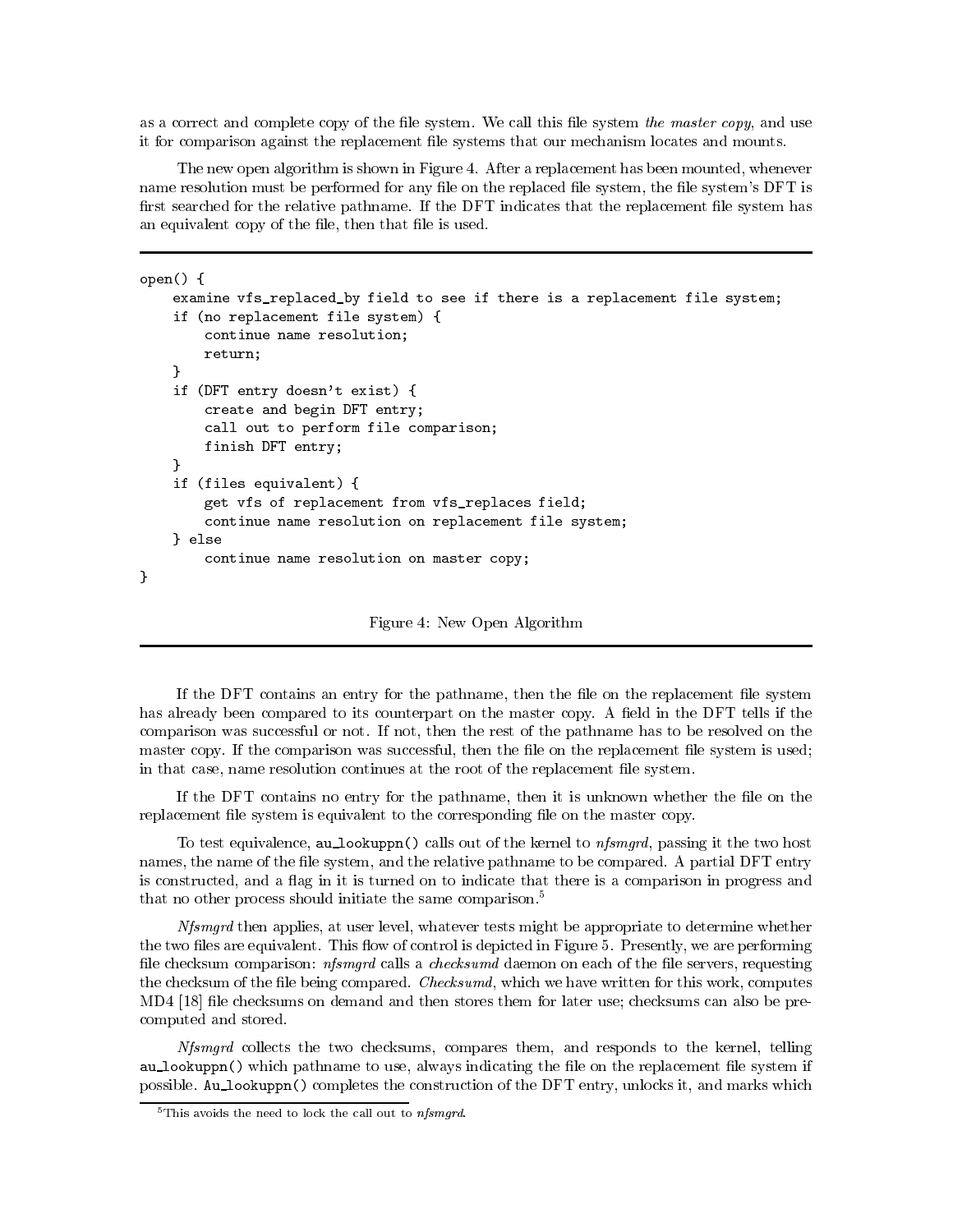

Figure 5: Flow of Control During File Comparison

vfs is the proper one to use whenever the same pathname is resolved again.

In this fashion, all new pathname resolutions are re-directed to the replacement le system whenever possible.

Note that the master copy could be unmounted (e.g., Amd by default unmounts a file system after a few minutes of inactivity), and this would not affect our mechanism. The next use of a file in that file system would cause some master copy to be automounted, before any of our code is encountered.

### After Replacement: Handling Files Already Open 3.4.3

When a file system is replaced, it is possible that some files will be open on the replaced file system at the moment when the replacement is mounted. Were the processes with these open files to continue to use the replaced file system, several negative consequences might ensue. First, since the replacement is presumed to provide faster response, the processes using files open on the replaced file systems experience worse service. Second, since the total number of mounted file systems grows as replacements happen, the probability rises that some file system eventually becomes unavailable and causes processes to block. Further, the incremental effect of each successive file system replacement operation is reduced somewhat, since files that are open long-term do not benefit from replacement. Finally, kernel data structures grow larger as the number of mounted le systems climbs. Motivated by these reasons, we decided to switch *open files* from the replaced file system to the replacement file system whenever the file on the replacement file system is equivalent to that on the master copy.

Although this idea might at first seem preposterous, it is not, since we restrict ourselves to readonly file systems. We assume that files on read-only file systems<sup>6</sup> change very infrequently and/or are updated with care to guard against inconsistent reads.<sup>7</sup> Whether operating conditions uphold this assumption or not, the problem of a file being updated<sup>8</sup> while being read exists independently of our work, and our work does not increase the danger.

 $6$ That is, they are *exported* as read-only to some hosts, although they might be exported as read-write to others.  $7$  An example of "careful update" is provided by the SUP utility [22].

 $8$ That is, updated by a host to which the file system is exported read-write.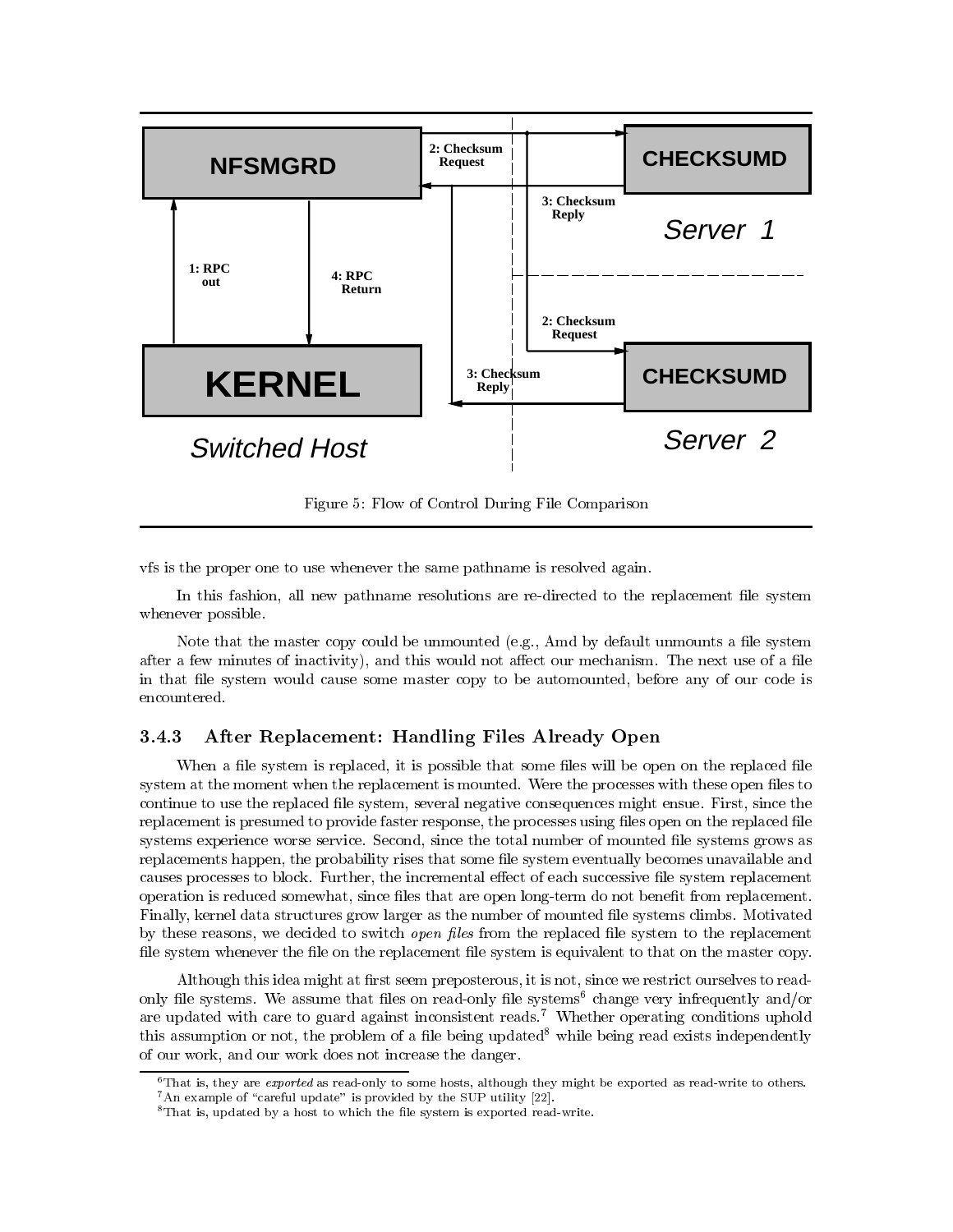We allow for a replacement file system to be itself replaced. This raises the possibility of creating a "chain" of replacement file systems. Switching vnodes from the old file system to its replacement limits this chain to length two (the master copy and the current replacement) in steady state.

The "hot replacement" code scans through the global open file table, keying on entries by vfs. Once an entry is found that uses the file system being replaced, a secondary scan locates all other entries using the same vnode. In a single entry into the kernel  $(i.e., "atomically"), all file descriptors$ pointing to that vnode are switched, thereby avoiding complex questions of locking and reference  $\sim$  counting.

Hot replacement requires knowing pathnames. Thanks to our changes, the vfs structure records the pathname it is mounted on and identifies the replacement file system; also, the relative pathname of the file is stored in the file table entry. This information is extracted, combined with the host names, and passed out to *nfsmgrd* to perform comparison, as described above. If the comparison is successful, the pathname on the replacement le system is looked up, yielding a vnode on the replacement file system. This vnode simply replaces the previous vnode in all entries in the open file table. This results in a switch the next time a process uses an open file descriptor.

Hot replacement is enabled by the statelessness of NFS and by the vfs/vnode interfaces within the kernel. Since the replaced server keeps no state about the client, and since the open file table knows only a pointer to a vnode, switching this pointer in every file table entry suffices to do hot replacement.

An interesting issue is at which time to perform the hot replacement of vnodes. Since each file requires a comparison to determine equivalence, switching vnodes of all the open files of a given file system could be a lengthy process. The four options we considered are:

- 1. Switch as soon as a replacement file system is mounted (the early approach).
- 2. Switch only if/when an RPC for that vnode hangs (the late approach).
- 3. Switch if/when the vnode is next used (the "on-demand" approach).
- 4. Switch whenever a daemon instructs it to (the "flexible" approach).

The decision to switch earlier or later is affected by the tradeoff that early switching more quickly switches files to the faster file system and improves fault tolerance by reducing the number of file systems in use, but possibly wastes effort. Vnode switching is a waste in all cases when a vnode exists that will not be used again. Early switching also has the disadvantage of placing the entire delay of switching onto the single file reference that is unlucky enough to be the next one.

We chose the "flexible" approach of having a daemon make a system call into the kernel which then sweeps through the open file table and replaces some of the vnodes which can be replaced. We made this choice for three reasons. First, we lacked data indicating how long a vnode lingers after its final use. Second, we suspected that such data, if obtained, would not conclusively decide the question in favor of an early or late approach. Third, the daemon solution affords much more flexibility, including the possibility of more "intelligent" decisions such as making the switch during an idle period.

We emphasize that the system call into the kernel switches "some" of the vnodes, since it may be preferable to bound the delay imposed on the system by one of these calls. Two such bounding policies that we have investigated are, first, switching only N vnodes per call, and, second, switching only vnodes that have been accessed in the past M time units. Assuming that le access is bursty (a contention supported by statistics [14]), the latter policy reduces the amount of time wasted switching vnodes that will never be used again. We are currently using this policy of switching only recently used vnodes; this policy makes use of the v\_last\_used field that we added to the vnode structure.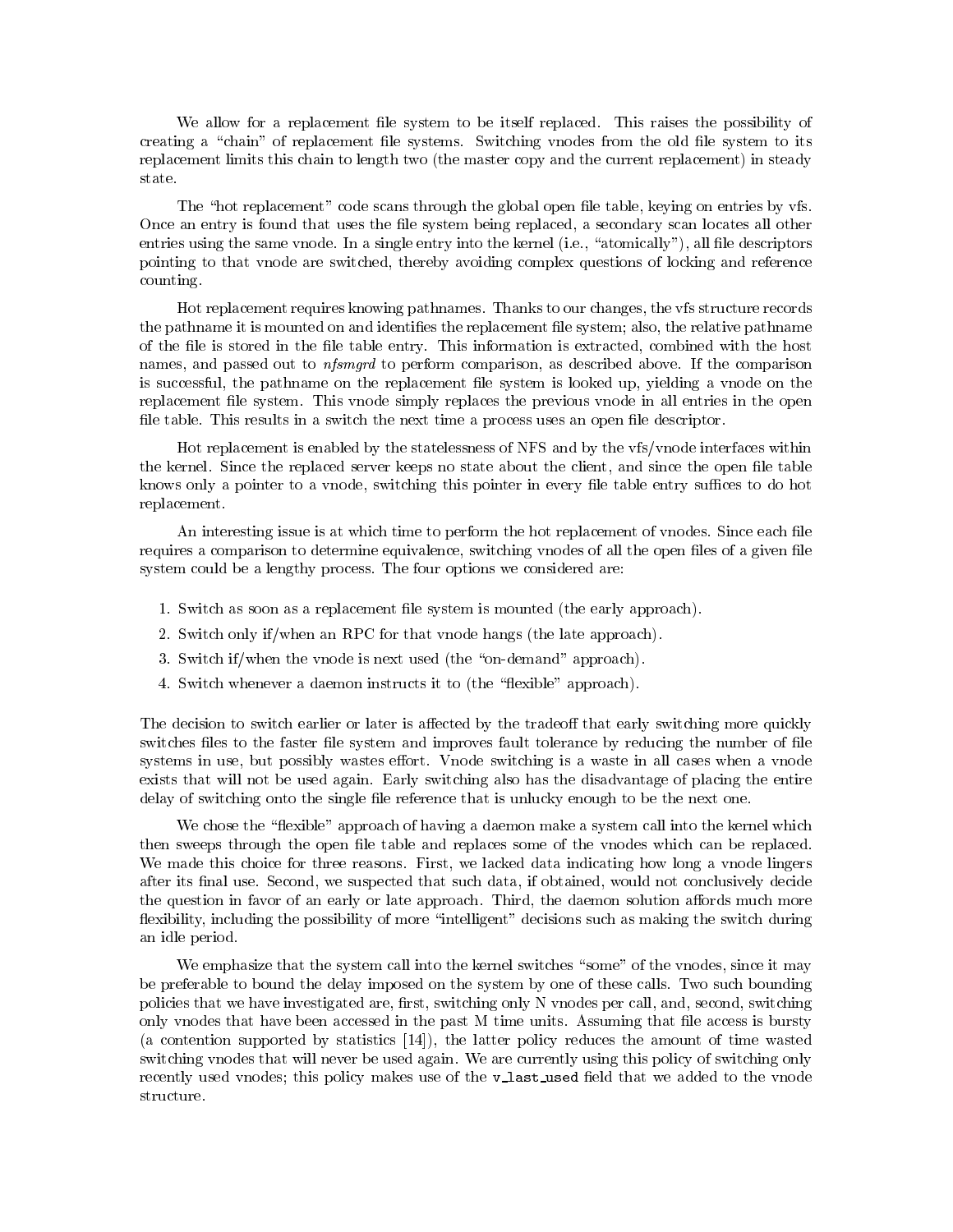## 3.5 Security

The NFS security model is the simple uid/gid borrowed from UNIX, and is appropriate only in a "workgroup" situation where there is a central administrative authority. Transporting a portable computer from one NFS user ID domain to another presents a security threat, since processes assigned user ID X in one domain can access exported les owned by user ID X in the second domain.

Accordingly, we have altered rfscall() so that every call to a replacement le system has its user ID and group ID both mapped to "nobody" (i.e., value -2). Therefore, only world-readable files on replacement le systems can be accessed.

### Code Size  $3.6$

Counting blank lines, comments, and debugging support, we have written close to 11,000 lines of C. More than half is for user-level utilities: 1200 lines for the RLP library and daemon, 3200 for nfsmard, 700 lines for *checksumd*, and 1200 lines for a control utility (called *nfsmar\_ctl*). New kernel code totals 4000 lines, of which 800 are changes to SunOS, mostly in the NFS module. The remaining 3200 lines comprise the four modules we have added: 880 lines to deal with storing and computing medians; 780 lines are the "core NFS management" code, which performs file system switching, pathname storage and replacement, and out-of-kernel RPC; 540 lines to manage the DFT; and 1000 lines to support the nfsmgr\_ctl system call.

The nfsmgr\_ctl system call allows query and control over almost all data structures and parameters of the added facility. We chose a system call over a kmem program for security. This facility was used heavily during debugging; however, it is meant also for system administrators and other interested users who would like to change these "magic" variables to values more suitable for their circumstances.

#### $\overline{\mathbf{4}}$ Evaluation

This system is implemented and is receiving use on a limited number of machines.

The goal of this work is to improve overall file system performance — under certain circumstances, at least  $-$  and to improve it enough to justify the extra complexity. For this method to really work, it must have:

- 1. Low overhead latency measurement between switches.
- 2. A quick switch.
- 3. Low overhead access to the replacement after a switch.
- 4. No anomalies or instabilities, like ping-pong switching.
- 5. No process hangs due to server failures.
- 6. No security or administrative complications.

We have carried out several measurements aimed at evaluating how well our mechanism meets these goals.

The overhead between switches is that of performance monitoring. The added cost of timing every rfscall() we found too small to measure. The cost of computing medians could be significant, since we retain 300 values. But we implemented a fast incremental median algorithm that requires just a negligible fraction of the time in nfs lookup(). The kernel data structures are not so negligible: retaining 300 latency measurements costs about 2KB per file system. The reason for the expansion is the extra pointers that must be maintained to make the incremental median algorithm work. The extra fields in the struct vfs, struct vnode, struct file are small, with the exception of the DFT, which is large. The current size of each (per-lesystem) DFT is 60 slots which occupy a total of  $1KB-2KB$  on average.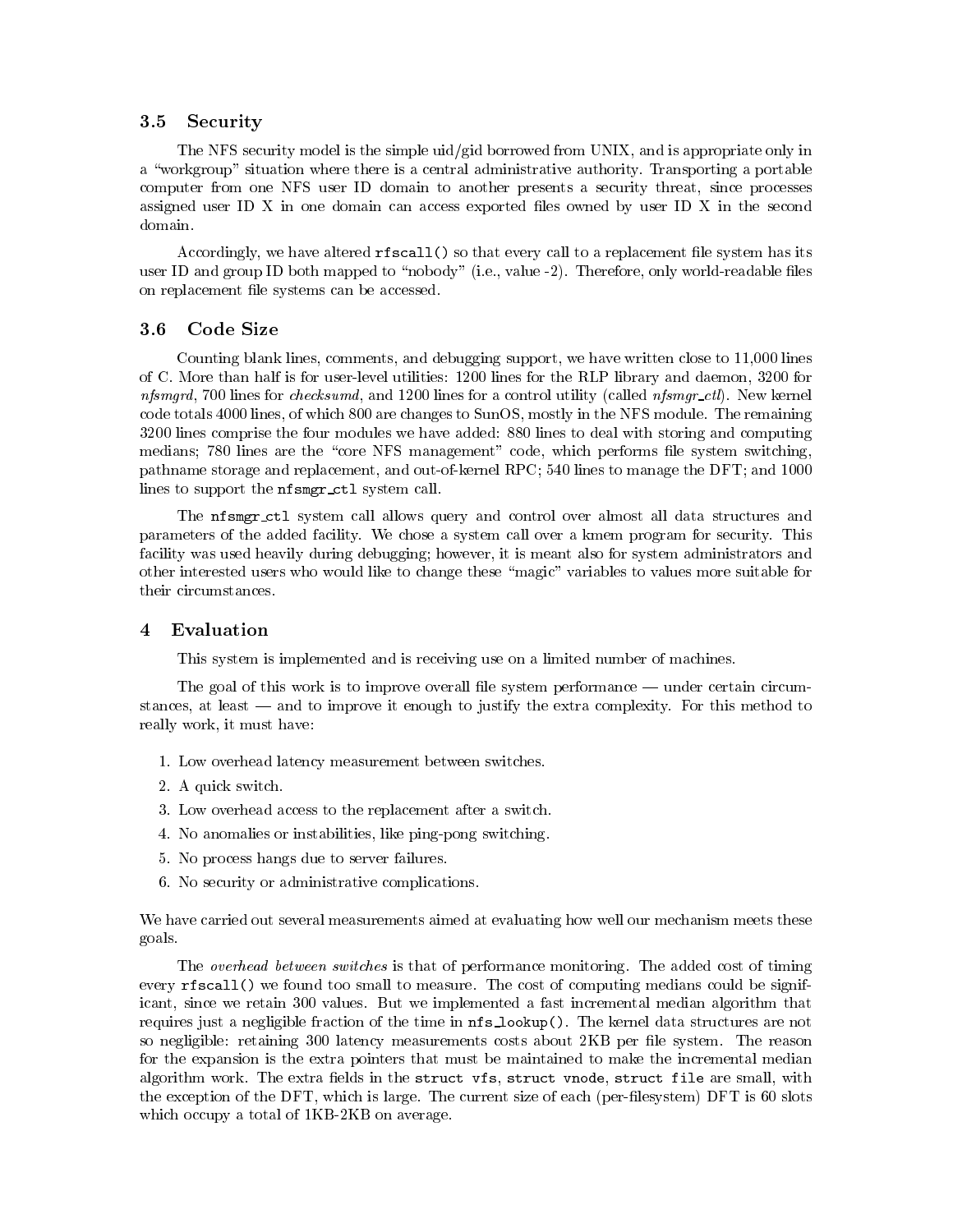Our measured *overall switch time* is approximately 3 sec. This is the time between the request for a new file system and when the new file system is mounted (messages  $1-8$  in Figure 3). Three seconds is comparable to the time needed in our facility to mount a file system whose location is already encoded in Amd's maps, suggesting that most of the time goes to the mount operation.

The overhead after a switch consists mostly of doing equivalence checks outside the kernel; the time to access the vfs of the replacement file system and DFT during au\_lookuppn() is immeasurably small. Only a few milliseconds are devoted to calling *checksumd*: 5-7 msec if the checksum is already computed. This call to checksumd is done once and need not be done again so long as a record of equivalence remains in the DFT.

A ma jor issue is how long to cache DFT entries that indicate equivalence. Being stateless, NFS does not provide any sort of server-to-client cache invalidation information. Not caching at all ensures that files on the replacement file system are always equal to those on the master copy; but of course this defeats the purpose of using the replacement. We suppose that most publicly-exported read-only file systems have their contents changed rarely, and thus one should cache to the maximum extent. Accordingly, we manage the DFT cache by LRU.

As mentioned above, *switching instabilities* are all but eliminated by preventing switches more frequently than every 5 minutes.

## 4.1 Experience

### 4.1.1 What is Read-Only

Most of the files in our facility reside on read-only file systems. However, sometimes one can be surprised. For example, GNU *Emacs* is written to require a world-writable lock directory. In this directory *Emacs* writes files indicating which users have which files in use. The intent is to detect and prevent simultaneous modification of a file by different processes. A side effect is that the "system" directory in which Emacs is housed (at our installation, /usr/local) must be exported read-write.

Deployment of our file service spurred us to change *Emacs*. We wanted /usr/local to be readonly so that we could mount replacements dynamically. Also, at our facility there are several copies of /usr/local per subnet, which defeats  $Emacs'$  intention of using /usr/local as a universally shared location. We re-wrote  $Emacs$  to write its lock files in the user's home directory since (1) for security, our system administrators wish to have as few read-write system areas as possible and, (2) in our environment by far the likeliest scenario of simultaneous modication is between two sessions of the same user, rather than between users.

### 4.1.2 Suitability of Software Base

Kernel. The vfs and vnode interfaces in the kernel greatly simplified our work. The hot replacement, in particular, proved far easier than we had feared, thanks to the vnode interface. The special out-of-kernel RPC library also was a major help. Nevertheless, work such as ours makes painfully obvious the benefits of implementing file service out of the kernel. The length and difficulty of the edit-compile-debug cycle, and the primitive debugging tools available for the kernel were truly debilitating.

RLP. RLP was designed in 1983, when the evils of over-broadcasting were not as deeply appreciated as they are today and when there were few multicast implementations. Accordingly, RLP is specied as a broadcast protocol. A more up-to-date protocol would use multicast. The benefits would include causing much less waste (i.e., bothering hosts that lack an RLP daemon) and contacting many more RLP daemons. Not surprisingly, we encountered considerable resistance from our bridges and routers when trying to propagate an RLP request. A multicast RLP request would travel considerably farther.

 $NFS$ . NFS is ill-suited for "cold replacement" (i.e., new opens on a replacement file system)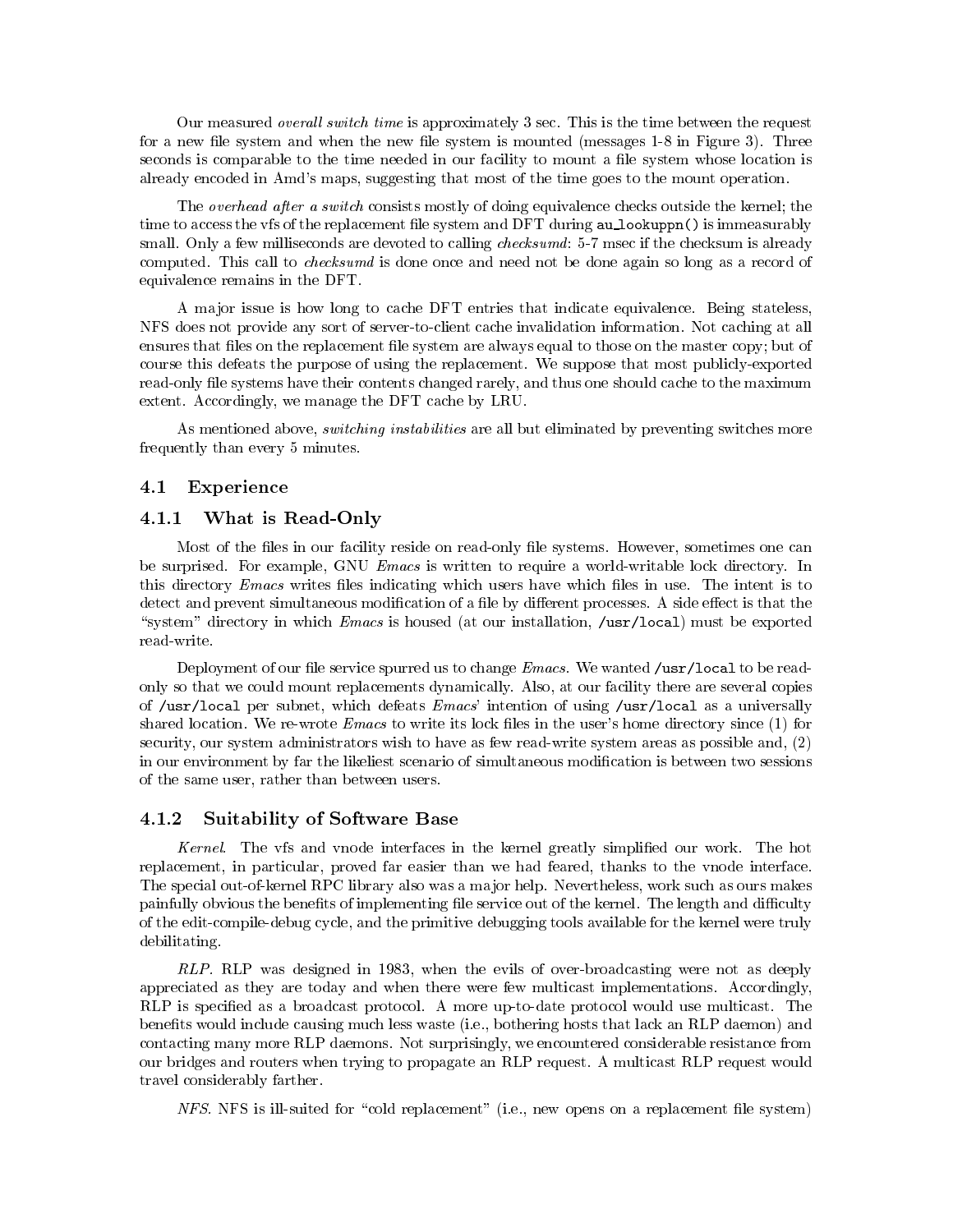caused by mobility, but is well suited for \hot replacement" because of its statelessness.

NFS' lack of cache consistency callbacks has long been bemoaned, and it affects this work since there is no way to invalidate DFT entries. Since we restrict ourselves to read-only files, the danger is assumed to be limited, but is still present. Most newer file service designs include cache consistency protocols. However, such protocols are not necessarily a panacea. Too much interaction between client and server can harm performance, especially if these interactions take place over a long distance and/or a low bandwidth connection. See [27] for a design that can ensure consistency with relatively little client-server interaction.

The primary drawback of using NFS for mobile computing is its limited security model. Not only can a client from one domain access les in another domain that are made accessible to the same user ID number, but even a well-meaning client cannot prevent itself from doing so, since there is no good and easy way to tell when a computer has moved into another uid/gid domain.

#### 5 Related Work 5

It is a thesis of our work that in order for mobile computing to become the new standard model of computing, adaptive resource location and management will have to become an automatic function of distributed services software. The notion of constantly-networked, portable computers running modern operating systems is relatively new. Accordingly, we know of no work other than our own (already cited) on the topic of adaptive, dynamic mounting.

The Coda file system [21] supposes that mobile computing will take place in the form of "disconnected operation," and describes in  $[11]$  a method in which the user specifies how to "stash" (read/write) files before disconnection and then, upon reconnection, have the file service run an algorithm to detect version skew. Coda can be taken as a point of contrast to our system, since the idea of disconnection is antithetical to our philosophy. We believe trends in wireless communication point to the ability to be connected any time, anywhere. Users may *decide* not to connect (e.g., for cost reasons) but will not be forced not to connect (e.g., because the network is unreliable or not omnipresent). We call this mode of operation *elective connectivity*.

An obvious alternative to our NFS-based effort is to employ a file system designed for widearea and/or multi-domain operation. Such file systems have the advantages of a cache consistency protocol and a security model that recognizes the existence of many administrative domains. Large scale file systems include AFS [6] and its spinoffs, Decorum [10] and IFS (Institutional File System) [5]. Experiments involving AFS as a "nation-wide" file service have been going on for years [23]. This effort has focused on stitching together distinct administrative domains so as to provide a single unified naming and protection space. However, some changes are needed to the present authentication model in order to support the possibility of a mobile client relocating in a new domain. In particular, if the relocated client will make use of local services, then there should be some means whereby one authentication agent (i.e., that in the new domain) would accept the word of another authentication agent (i.e., that in the client's home domain) regarding the identity of the client.

The IFS project has also begun to investigate alterations to AFS in support of mobile computers [4]. Specically, they are investigating cache pre-loading techniques for disconnected operation and transport protocols that are savvy about the delays caused by "cell handoff"  $-$  the time during which a mobile computer moves from one network to another.

Plan 9's bind command has been designed to make it easy to mount new file systems. In particular, file systems can be mounted "before" or "after" file systems already mounted at the same point. The before/after concept replaces the notion of a search path. Plan 9 also supports the notion of a "union mount" [17]. The Plan 9 bind mechanism is a more elegant alternative to our double mounting plus comparison. However, a binding mechanism  $-$  even an unusually flexible one such as that of Plan 9 — addresses only part of the problem of switching between file systems. The harder part of the problem is determining when to switch and what to switch to.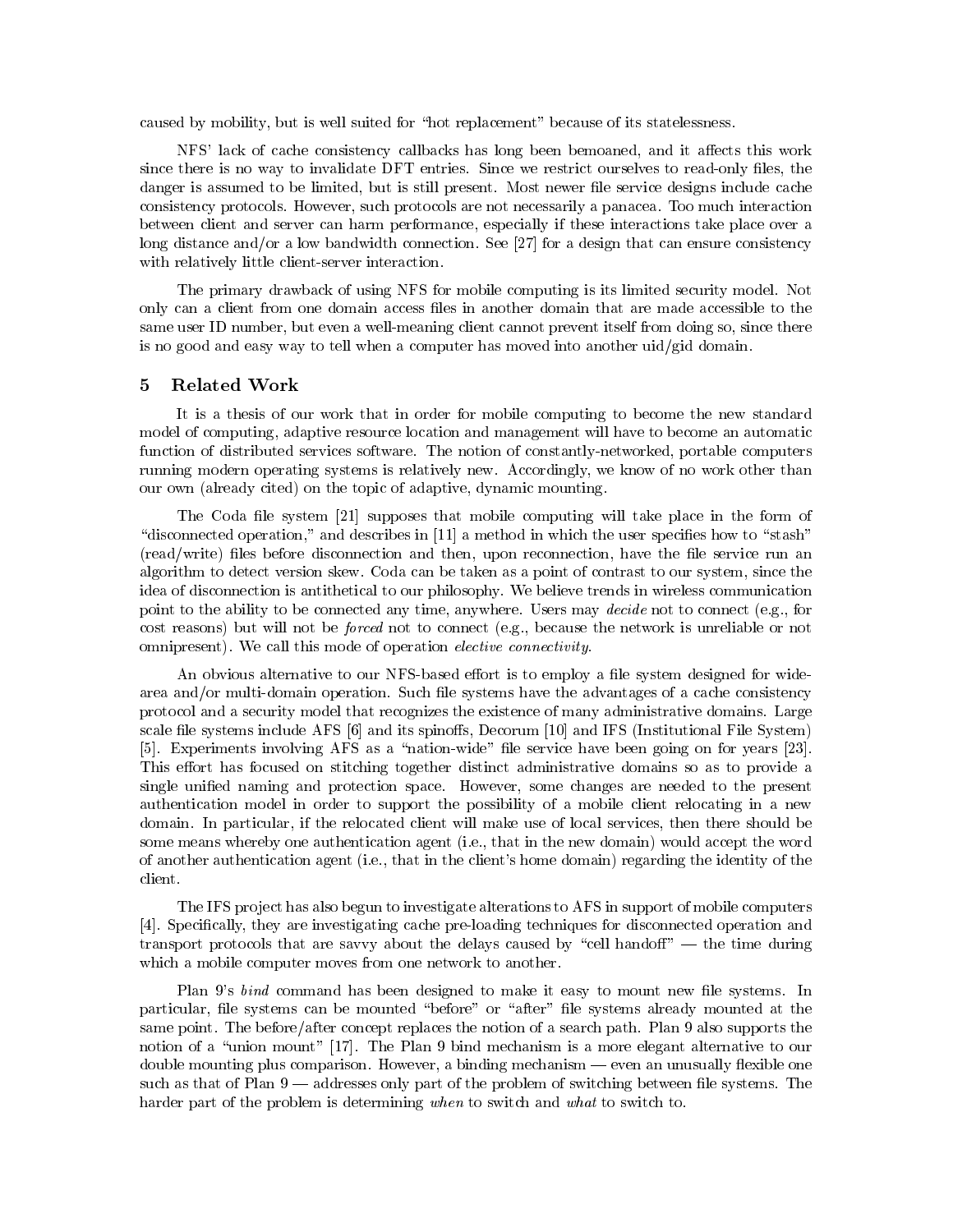### 6 **Conclusion**

We have described the operation, performance, and convenience of a transparent, adaptive mechanism for file system discovery and replacement. The adaptiveness of the method lies in the fact that a file service client no longer depends solely on a static description of where to find various file systems, but instead can invoke a resource location protocol to inspect the local area for file systems to replace the ones it already has mounted.

Such a mechanism is generally useful, but offers particularly important support for mobile computers which may experience drastic differences in response time as a result of their movement. Reasons for experiencing variable response include: (1) moving beyond the home administrative domain and so increasing the "network distance" between client and server and (2) moving between high-bandwidth private networks and low-bandwidth public networks (such movement might occur even within a small geographic area). While our work does not address how to access replicated read/write file systems or how to access one's home directory while on the move, our technique does bear on the problems of the mobile user. Specifically, by using our technique, a mobile user can be relieved of the choice of either suffering with poor performance or devoting substantial local storage to system thes." Instead, the user could rely on our mechanism to continuously locate copies of system files that provide superior latency, while allocating all or most of his/her limited local storage to caching or stashing read/write files such as those from the home directory.

Our work is partitioned into three modular pieces: heuristic methods for detecting performance degradation and triggering a search; a search technique coupled with a method for testing equivalence versus a master copy; and a method for force-switching open files from the use of vnodes on one file system to vnodes on another (i.e., "hot replacement"). There is little interrelationship among these techniques, and so our contributions can be viewed as consisting not just of the whole, but also of the pieces. Accordingly, we see the contributions of our work as:

- 1. The observation that le system switching might be needed and useful.
- 2. The idea of an automatically self-reconfiguring file service, and of basing the reconfiguration on measured performance.
- 3. Quantification of the heuristics for triggering a search for a replacement file system.
- 4. The realization that a "hot replacement" mechanism should not be difficult to implement in an NFS/vnodes setting, and the implementation of such a mechanism.

The major direction is to adapt these ideas to a file service that supports a more appropriate security model. One part of an "appropriate" security model is support for cross-domain authentication such that a party from one domain can relocate to another domain and become authenticated in that domain. Another part of an appropriate security model should include accounting protocols allowing third parties to advertise and monitor (i.e., "sell") the use of their exported file systems. Within the limited context of NFS, a small step in the right direction would be a mechanism that allows clients (servers) to recognize servers (clients) from a different domain. The most recent version of Kerberos contains improved support for cross-domain authentication, so another step in the right direction would be to integrate the latest Kerberos with NFS, perhaps as originally sketched in [24].

Another desirable idea is to convert from using a single method of exact le comparison (i.e.,  $\mathit{checksumd}$  to per-user, possibly inexact comparison. For example, object files produced by  $\mathit{acc}$ 

 $9$ One might suppose that a "most common subset" of system files could be designated and loaded, and this is true. However, specifying such a subset is ever harder as programs depend on more and more files for configuration and auxiliary information. This approach also increases the user's responsibility for system administration, which we regard as a poor way to design systems.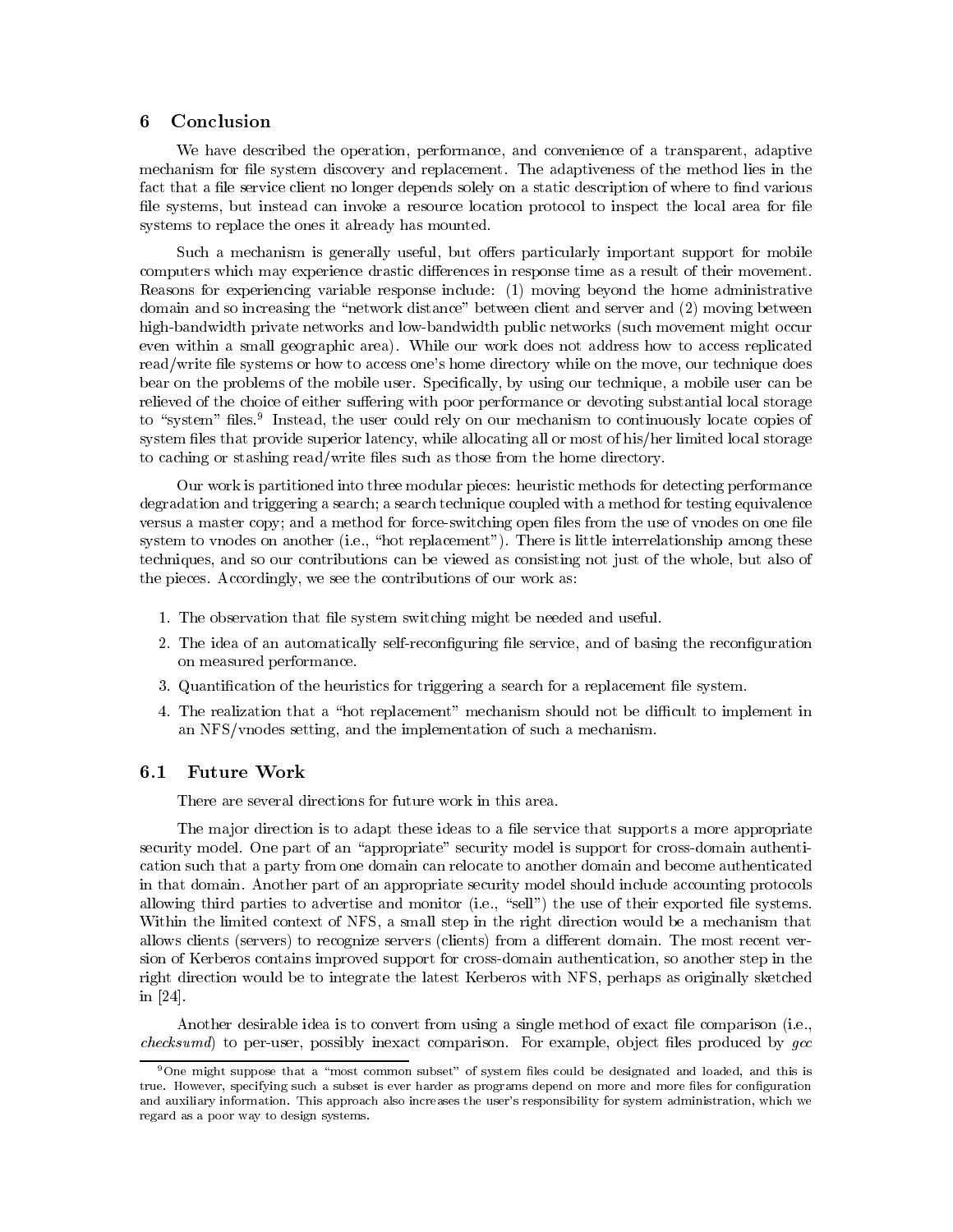contain a timestamp in the first 16 bytes; two object files may be equal except for the embedded timestamps, which can be regarded as an insignificant difference. Another example is that data files may be equal except for gratuitous differences in floating-point format (e.g., 1.7 vs. 1.7000) vs.  $1.70e01$ ). Source files may be compared ignoring comments and/or white space. Intelligent comparison programs like diff or spiff  $[13]$  know how to discount certain simple differences.

Minor extensions to our work include: converting RLP from a broadcast protocol to a multicast protocol; and reimplementing in an environment (e.g., multi-server Mach 3.0) that supports out-ofkernel file service implementations.

### 7 Acknowledgements

We thank an anonymous member of the program committee for the suggestion to use file checksums. We thank the program committee, especially David Rosenthal and Matt Blaze, for valuable advice about presentation and emphasis.

This work was supported in part by the New York State Science and Technology Foundation's Center for Advanced Technology in Computers and Information Systems; by a National Science Foundation CISE Institutional Infrastructure grant, number CDA-90-24735; and by the Center for Telecommunications Research, an NSF Engineering Research Center supported by grant number ECD-88-11111.

#### **References** 8

- [1] M. Accetta. Resource Location Protocol. RFC 887, IETF Network Working Group, December 1983.
- [2] B. Callaghan and T. Lyon. The Automounter. In Proc. 1989 Winter USENIX Conf., pages 43-51, January 1989.
- [3] D. C. Cox. A Radio System Proposal for Widespread Low-power Tetherless Communication. IEEE Trans. Communications,  $39(2):324-335$ , February 1991.
- [4] P. Honeyman. Taking a LITTLE WORK Along. CITI Report 91-5, Univ. of Michigan, August
- [5] J. Howe. Intermediate File Servers in a Distributed File System Environment. CITI Report 92-4, Univ. of Michigan, June 1992.
- [6] J. H. Howard et al. Scale and Performance in a Distributed File System. ACM Trans. Computer  $Systems, 6(1):51–81, February 1988.$
- [7] J. Ioannidis et al. Protocols for Supporting Mobile IP Hosts Draft RFC, IETF Mobile Hosts Working Group, June 1992.
- [8] J. Ioannidis, D. Duchamp and G. Q. Maguire Jr. IP-based Protocols for Mobile Internetworking. In Proc.  $SIGCOMM$  '91, pages 235-245. ACM, September 1991.
- [9] C. Juszczak. Improving the Performance and Correctness of an NFS Server. In Proc. 1989 Winter USENIX Conf., pages  $53-63$ , January 1989.
- [10] M. L. Kazar et al. Decorum File System Architectural Overview. In Proc. 1990 Summer  $USENIX$  Conf., pages 151-163, June 1990.
- [11] J. J. Kistler and M. Satyanarayanan. Disconnected Operation in the Coda File System. ACM Trans. Computer Systems,  $10(1):3-25$ , February 1992.
- [12] S. R. Kleiman. Vnodes: An Architecture for Multiple File System Types in Sun Unix. In Proc. 1986 Summer USENIX Conf., pages  $238-247$ , June 1986.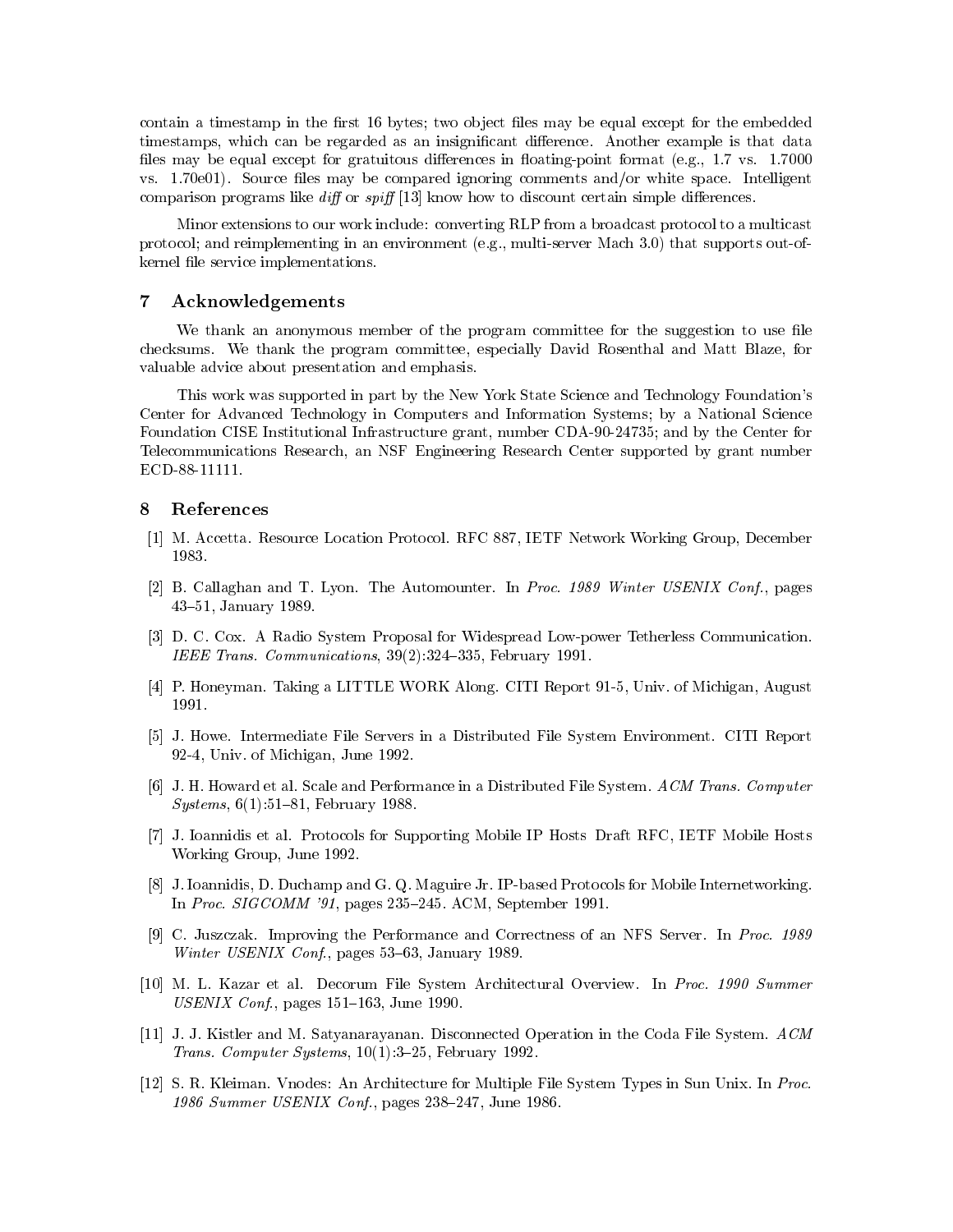- [13] D. Nachbar. Spiff A Program for Making Controlled Approximate Comparisons of Files. In Proc. 1986 Summer USENIX Conf., pages  $238-247$ , June 1986.
- [14] J. Ousterhout et al. A Trace-Driven Analysis of the UNIX 4.2 BSD File System. In Proc. Tenth ACM Symp. on Operating System Principles, pages 15-24, December 1985.
- [15] J. Pendry and N. Williams. Amd The 4.4 BSD Automounter. Imperial College of Science, Technology, and Medicine, London, 5.3 alpha edition, March 1991.
- [16] J. Postel. User Datagram Protocol. RFC 768, IETF Network Working Group, August 1980.
- [17] D. Presotto et al. Plan 9, A Distributed System. In Proc. Spring 1991 EurOpen Conf., pages 43-50, May 1991.
- [18] R. Rivest. The MD4 Message-Digest Algorithm. RFC 1186, IETF Network Working Group, April 1992.
- [19] D. S. H. Rosenthal. Evolving the Vnode Interface. In Proc. 1990 Summer USENIX Conf., pages 107-117, June 1990.
- [20] R. Sandberg et al. Design and Implementation of the Sun Network Filesystem. In Proc. 1985 Summer USENIX Conf., pages  $119-130$ , June 1985.
- [21] M. Satyanarayanan et al. Coda: A Highly Available File System for a Distributed Workstation Environment. IEEE Trans. Computers,  $39(4):447-459$ , April 1990.
- [22] S. Shafer and M. R. Thompson. The SUP Software Upgrade Protocol. Unpublished notes available by ftp from mach.cs.cmu.edu:/mach3/doc/unpublished/sup/sup.doc
- [23] A. Z. Spector and M. L. Kazar. Uniting File Systems. UNIX Review, 7(3):61-71, March 1989.
- [24] J. G. Steiner, C. Neuman, and J. I. Schiller. Kerberos: An Authentication Service for Open Network Systems. In Proc. 1988 Winter USENIX Conf., pages 191-202, February, 1988.
- [25] C. Tait and D. Duchamp. Detection and Exploitation of File Working Sets. In Proc. Eleventh Intl. Conf. on Distributed Computing Systems, pages 2–9. IEEE, May 1991.
- [26] C. Tait and D. Duchamp. Service Interface and Replica Consistency Algorithm for Mobile File System Clients. In Proc. First Intl. Conf. on Parallel and Distributed Information Systems, pages 190–197. IEEE, December 1991.
- [27] C. Tait and D. Duchamp. An Efficient Variable Consistency Replicated File Service. In File  $Systems Workshop, pages 111–126. *USENIX, May 1992*.$
- [28] F. Teraoka, Y. Yokote, and M. Tokoro. A network Architecture Providing Host Migration Transparency. In Proc. SIGCOMM '91, pages 209-220. ACM, September 1991.
- [29] H. Wada et al. Mobile Computing Environment Based on Internet Packet Forwarding. In Proc. 1993 Winter USENIX Conf., pages  $503-517$ , January 1993.